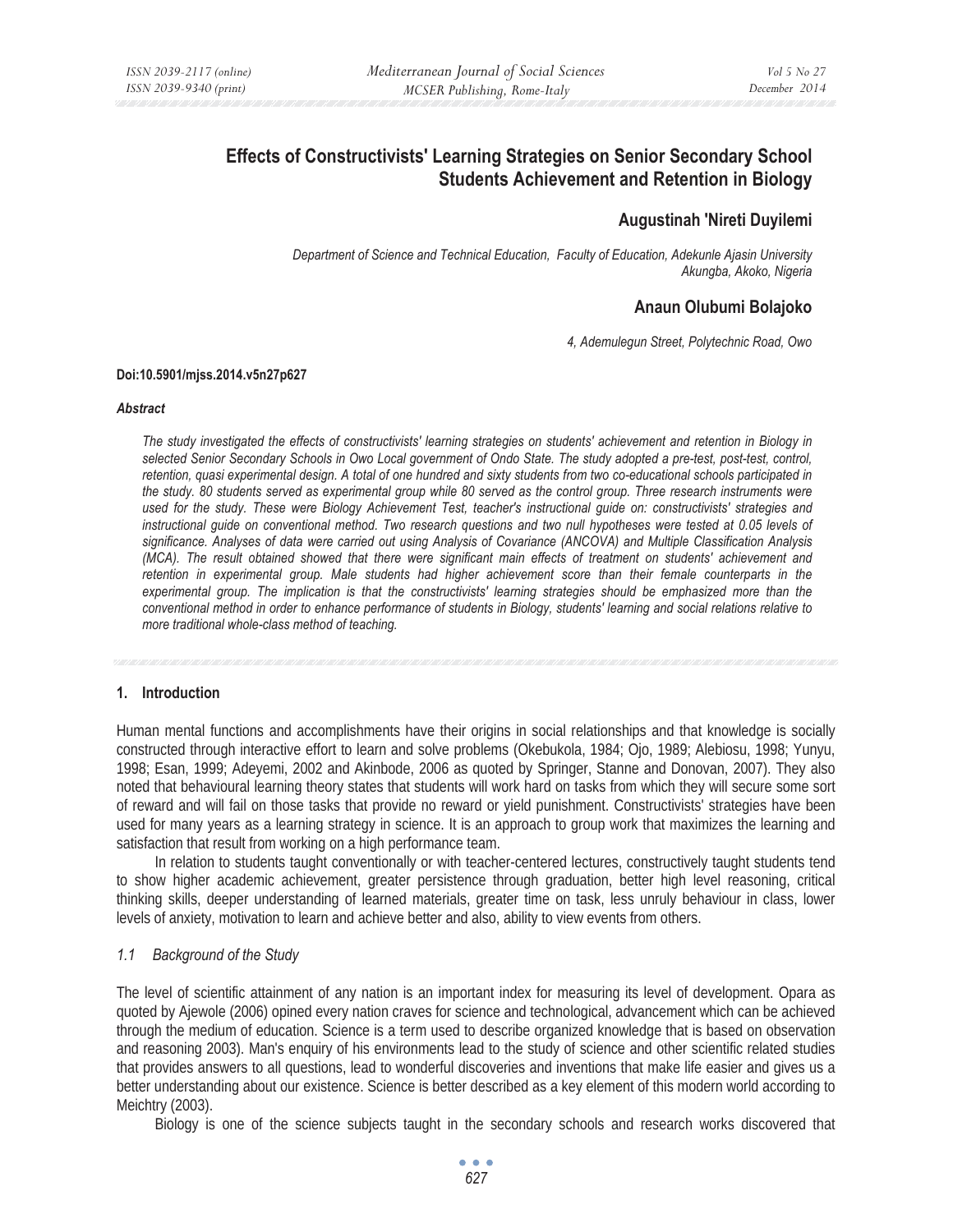students do hot perform well in external examinations like WAEC, NECO, NABTEB, because of the chalk and talk conventional method used mostly by teachers. The researcher used constructivists' learning strategy in order to improve students' performance in external examinations. Constructivists' strategy is a form of learning which is a term for various small groups in which students work together in order to maximize each other's learning (Johnson and Johnson, 1994; 1999). Numerous studies showed on constructivists' learning have shown the promotion of perspectives, positive and more supportive relationships with peers, positive attitudes towards subject areas and high self-respect or esteem are learnt.

It is a student-centered approach and a total shift from the teacher red conventional or traditional approach of teaching. The teacher is a facilitator in a constructivists' class where classroom activities are organized so that students can interact with and learn from each other as well as the teacher and the world around them. It is an arrangement in which students work in mixed ability groups and are rewarded on the basis of the success of the group as a whole (Stavin, 2000). The students therefore are able to learn more of what is taught and retain it longer than when the same content is presented in other instructional formats. Constructivists' learning has been found to improve students' performance (Hagen, 2000; Paulson, 1999), increase students' motivation (Paino, 2001), students' social skills and increase students satisfaction (Lord, 2001). Constructivists' strategy enables students to interact among themselves exchange ideas compete and make use of all the five senses. It is purely students centered and a total departure from the teacher-centered conventional method.

Therefore, it is very important to allow students to reflect their own ideas, prepare an environment giving them a chance to discuss their learning with other students and their teachers (Sagam and Millar, 2006). Teachers must do more than just teach the students a certain body of facts, they must direct students to have the ability to become increasingly self dependent, self directed and depend less on the teacher.

Conclusively, the main focus of these strategies is that by participating in constructivists' style, students are able to learn I concepts, processes and resented in material while working directly under the supervision of the classroom teacher who is the facilitator.

### *1.2 Statement of the Problem*

The study of science instills in students' diligence, perseverance and observation with the learners. Biology education enables the learners to acquire problem-solving skills that provide ways of critical thinking and inquiring which help them to respond to widespread and changes in health, climate, technological development and advancement plus economic growth in the society where they live thereby improving the standard of living.

The teaching and learning of Biology which has over the decades yielded poor result has been attributed to the ineffective strategies adopted in the teaching of the subject which results into rote learning, parroting of unfamiliar ideas, regurgitation of facts, with the indication that such instruction strategies have not been adequate at improving students' achievement and retention.

Therefore, it is necessary to know the effects of constructivists' learning strategies on students' achievement and retention in Biology in the area of arthropods because it was discovered that students performed poorly in this aspect of Biology.

### *1.3 Research Questions*

- i. Are constructivists' strategies more effective than conventional method of teaching arthropods?
- ii. Do males perform better than females when taught arthropods using constructivists' strategies?

# *1.4 Research Hypotheses*

The following null hypotheses were tested at 0.05 level of significance:

- There is no significant difference between the mean score of the students taught arthropods using the constructivists' strategies and those taught arthropods using conventional method.
- ii. There is no significant difference between the mean scores of male and female students in Biology achievement test when taught arthropods using constructivists' strategies.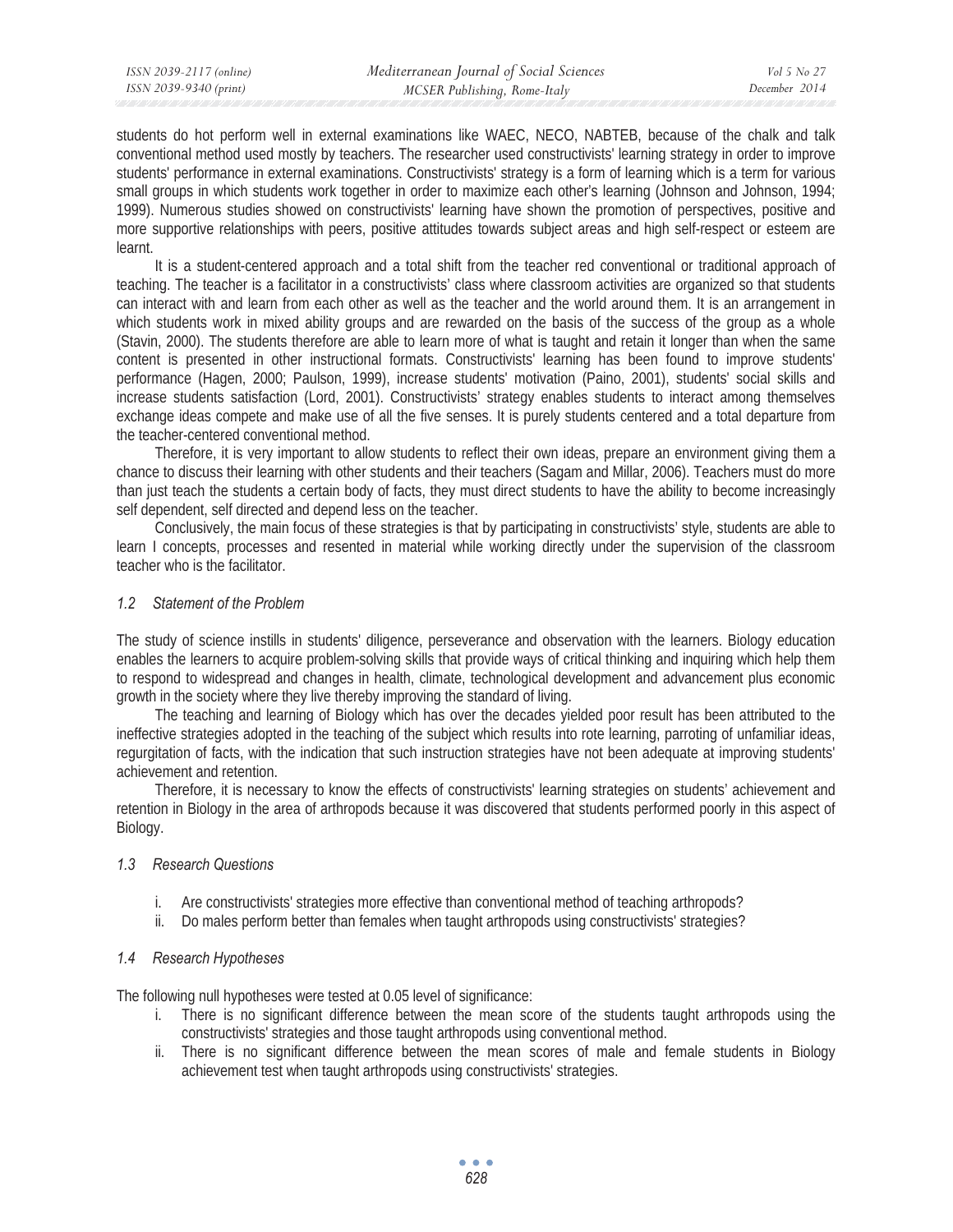# **2. Design of the Study**

The study employed pre-test, treatment, post-test and retention quasi experimental factorial design 2 x 2 x 3. Intact classes were used where students were randomly distributed into constructivists' and control groups.

# **3. Population**

The population of the study consisted of all Senior Secondary School Class Two (SS2) biology students in Ondo State which are co-educational schools.

# **4. Sample**

Two schools were randomly selected from the list of seventeen secondary schools in Owo Local Government Area of Ondo State purposively. A total number of one hundred and sixty biology students were selected for the study. The sample consisted of male and female students. Eighty students were assigned to the constructivists' method of instruction in the first school while another eighty students were assigned to the control group. Each school has two intact classes of 40 students each totaling one hundred and sixty students.

# **5. Instrumentation**

There were research instruments designed and used by the researcher. These are:

- 1. Biology Achievement Test
- 2. Teacher's instructional guide on constructivist strategies
- 3. Teacher's instructional guide on conventional method.

The instruments were examined by experts in Biology and research supervisor that gave it a face and content validity. The instrument was trial tested by Kuder Richardson Formula KR 21 and a reliability coefficient of 0.6 was got.

### **6. Procedure for Data Collection**

The researcher took permission from the principals of the schools before the field work. Biology teachers and the SS 2 students to be used for the study were identified in the two schools. The researcher trained participating teachers in the different schools. This training lasted for two weeks. This training helped the teachers involved to acquire necessary competence to carry out the work assigned them in order to achieve the best result in biology. After training, students for the study in the two groups were given pre-test by the researcher and the trained teachers at the beginning of the lesson from the questions contained in Biology Achievement Test (BAT) development by the researcher in order to have a feel for the existing knowledge on the lesson subjects. During this introductory assessment, a seed was planted for the eventual assimilation of new knowledge and its association with existing knowledge. Problems of the students were diagnosed and remedied and the result of the BAT was used, to split the students into two groups. The teachers taught their classes for six weeks for both the experimental and the control group. Six hours per week were used to cover the topic on Arthropods. After treatment, the post-test was administered. Retention test was carried out two weeks after the post-test. The data derived from the study were analyzed using descriptive statistics, Analysis of Covariance (ANCOVA) and Multiple Classification Analysis (MCA).

### **7. Method of Data Analysis**

Descriptive Analysis was used to analyze the data collected for both experimental and retention tests while Analysis of Covariance (ANCOVA) and Multiple Classification Analysis (MCA) statistics were used to test the hypothesis at 0.05 level of significance.

# **8. Data Presentation and Results**

Research Question 1: Are constructivists' strategies more effective than conventional method of teaching arthropods?

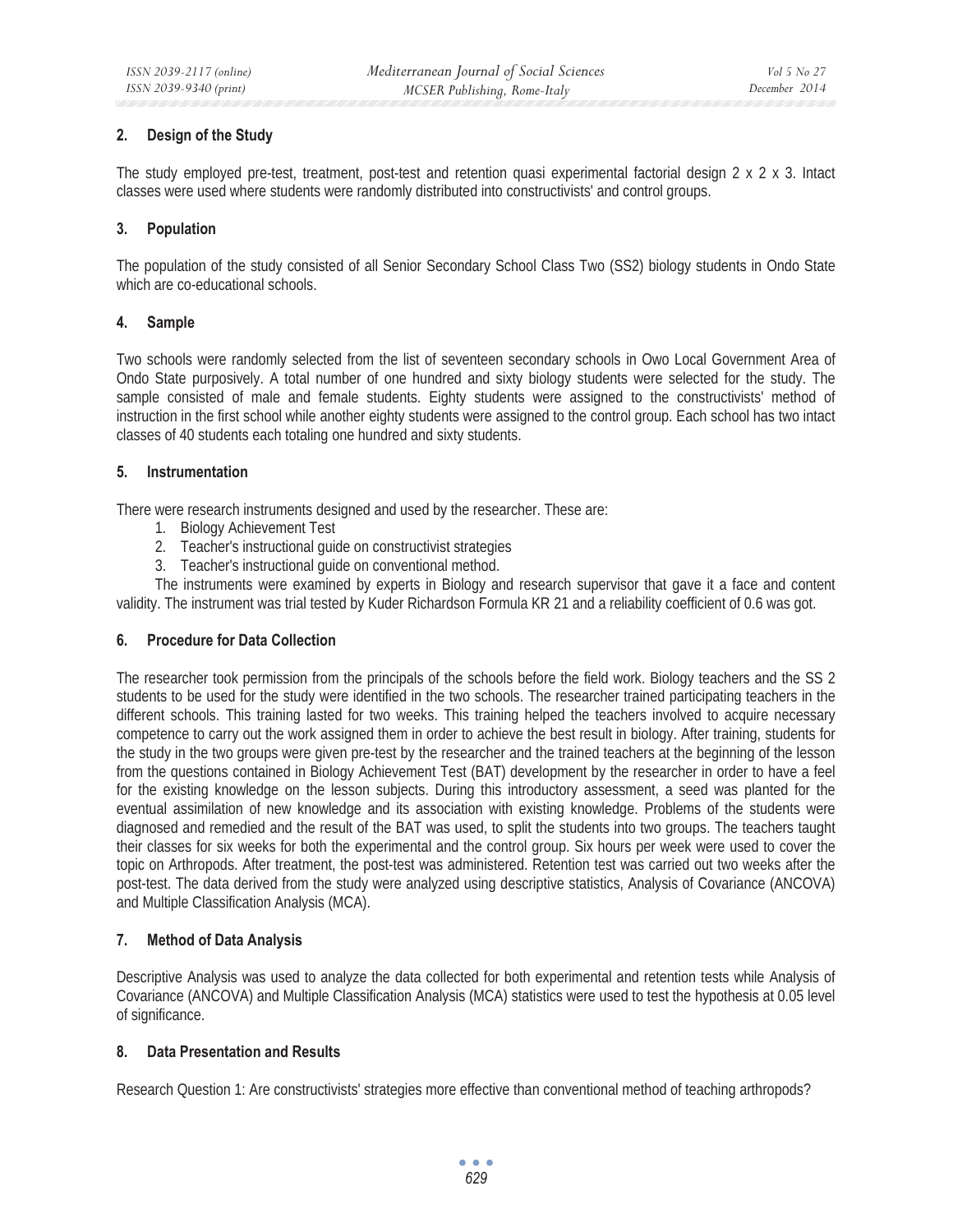**Table 1:** Descriptive analysis showing the achievement of biology students exposed to constructivists' strategies and conventional teaching methods

| <b>Method</b>       |    | <b>Pre-test</b> |      | Post-test   |              |
|---------------------|----|-----------------|------|-------------|--------------|
|                     |    | Mean            | S.D. | <b>Mean</b> | S.D.         |
| Constructivists'    | 80 | 13.56           | 5.01 | 45.89       | ר ר<br>ے ے . |
| <b>Conventional</b> | 80 | 6.91            | 3.20 | 18.49       | 5.76         |

**Figure 1:** Graph showing the achievement mean scores of students exposed to constructivists' strategies and conventional method in Biology



Table 1 and Figure 1 showed that the pre-test mean score of students exposed to constructivists' strategies is 13.56 while mean score for those in the conventional group is 6.91. Their post-test scores are 45.89 and 18.49 respectively. It implies that constructivists' strategies constituted a better strategies for enhancing better achievement of students when taught arthropods in Biology than conventional teaching method.

Research Question 2: Do males perform better than females when taught arthropods?

**Table 2:** Descriptive analysis showing achievement mean scores of students

| Gender |          | Pre-test     |      | Post-test   |      |  |
|--------|----------|--------------|------|-------------|------|--|
|        |          | S.D.<br>Mean |      | <b>Mean</b> | S.D. |  |
| Male   | ໍາ<br>43 | 14.63        | 5.15 | 45.33       | 7.85 |  |
| Female | ັ        | 1222<br>L.JL | 4.60 | 46.54       | 6.45 |  |

**Fig 2:** Graph showing achievement mean score of students taught arthropods using constructivists' strategies by gender



Table 2 and Figure 2 revealed that male students in the constructivists' group had a mean score of 14.63 in Biology before treatment while their female counterpart is 12.23. After exposure to constructivists' strategies, female students have higher mean score of 46.54 compared to male subjects with post mean score of 45.33 implying that female students performed better than their male counterparts when taught arthropods using constructivists' strategies.

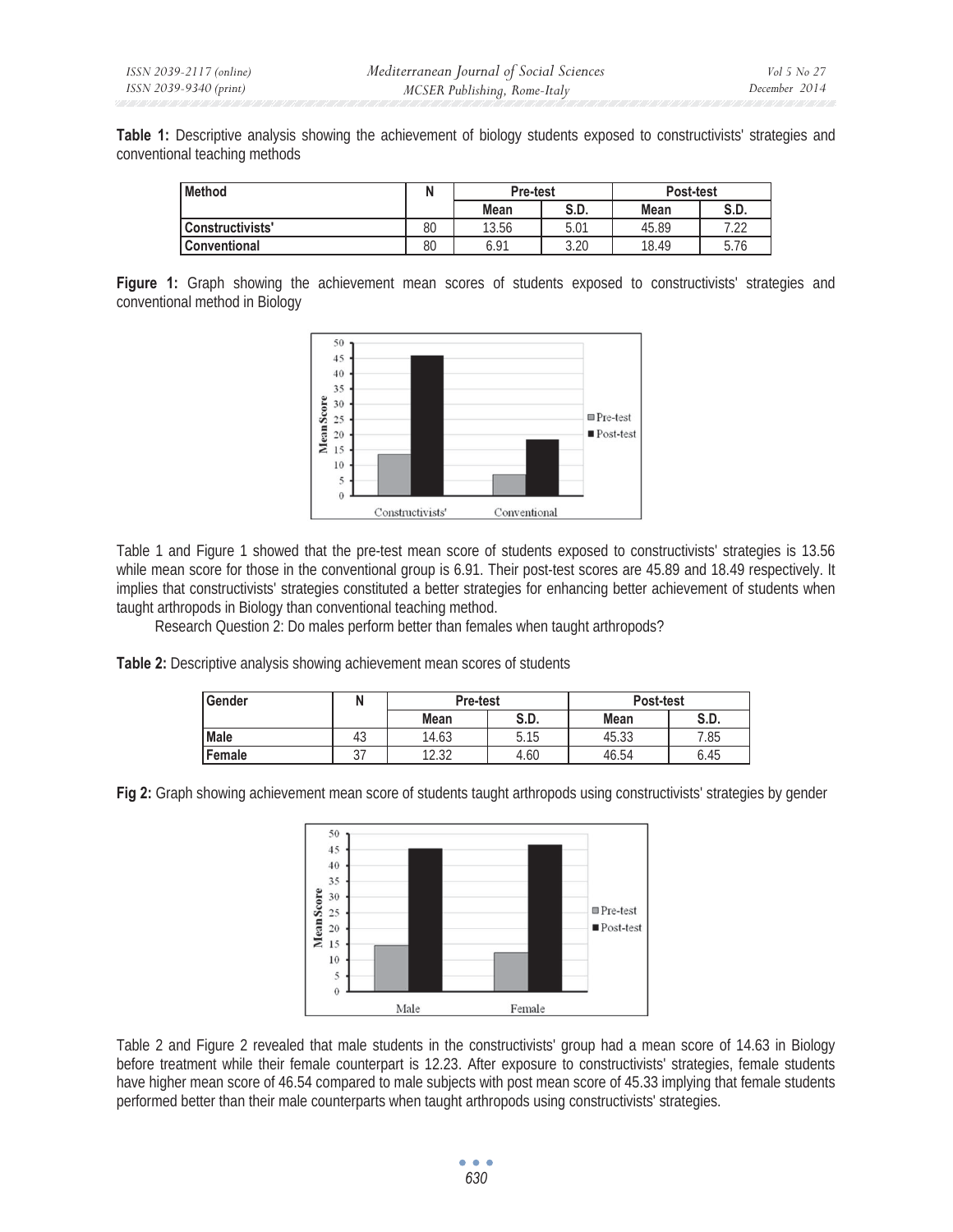### *8.1 Hypothesis 1*

There is no significant difference between the mean scores of the students taught arthropods using the constructivists' method and those taught arthropods using conventional method.

**Table 3:** ANCOVA showing the achievement mean scores of students in the constructivists' and conventional groups

| Source                | SS         | Df  | MS        | F-cal   | <b>F-table</b> |
|-----------------------|------------|-----|-----------|---------|----------------|
| Corrected model       | 31129.572  |     | 15564.786 | 433.521 | 3.04           |
| Covariance (pre-test) | 1099.172   |     | 1099.172  | 30.615  | 89.00          |
| <b>Groups</b>         | 13216.386  |     | 13216.386 | 368.112 | 3.89           |
|                       | 5636.803   | 157 | 35.903    |         |                |
| Corrected total       | 36766.375  | 159 |           |         |                |
| <b>Total</b>          | 202532.000 | 160 |           |         |                |

 $P < 0.05$ 

Table 3 showed F-cal (368.112) is greater than F-table (3.89) at 0.05 level of significance. The null hypothesis was rejected, therefore there is significance difference between the mean scores of students taught arthropods using constructivists' strategies and those taught using conventional method. To determine the effect of the treatment on mean scores of students Multiple Classification Analysis (MCA) was used. The result is presented in Table 4.

**Table 4:** Multiple Classification Analysis showing the effect of treatment on students' achievement in Biology

| Grand Mean = $32.19$    |    |                        |      |                                     |             |  |  |  |
|-------------------------|----|------------------------|------|-------------------------------------|-------------|--|--|--|
| Variable + Category     | N  | <b>Unadjusted Devn</b> | Eta  | Adjusted for independent covariance | <b>Beta</b> |  |  |  |
| Constructivists'        | 80 | 13.70                  |      | 7.12                                |             |  |  |  |
| <b>Conventional</b>     | 80 | $-13.70$               | 1.98 | $-7.10$                             |             |  |  |  |
| <b>Multiple R</b>       |    |                        |      |                                     | .698        |  |  |  |
| Multiple R <sup>2</sup> |    |                        |      |                                     | .487        |  |  |  |

Table 4 showed that students exposed to constructivists' strategies had higher adjusted mean score of 39.31 compared to their counterparts in the conventional group with an adjusted mean score of 25.09 implying that constructivists' enhances students achievement in Biology.

### *8.2 Hypothesis 2*

There is no significant difference between the mean score of male and female students in Biology achievement test when taught arthropods using constructivists' strategies.

**Table 5:** ANCOVA summary of students' achievement scores of constructivists' group by gender

| <b>Source</b>          | 8%         | Df         | <b>MS</b> | F-cal  | <b>F-table</b> |
|------------------------|------------|------------|-----------|--------|----------------|
| <b>Corrected model</b> | 1012.304   | $\sqrt{2}$ | 506.152   | 12.656 | 307            |
| Covariance (pre-test)  | 982.948    |            | 982.948   | 24.402 | 3.92           |
| <b>Sex</b>             | 156.337    |            | 156.337   | 3.881  | 3.92           |
| Error                  | 3101.683   | 77         | 40.282    |        |                |
| <b>Corrected total</b> | 4113.988   | 79         |           |        |                |
| Total                  | 172567.000 | 80         |           |        |                |

 $P > 0.05$ 

Table 5 showed that F-cal (3.88) is less than F-table (3.92) at 0.05 level of significance. The null hypothesis is not rejected.

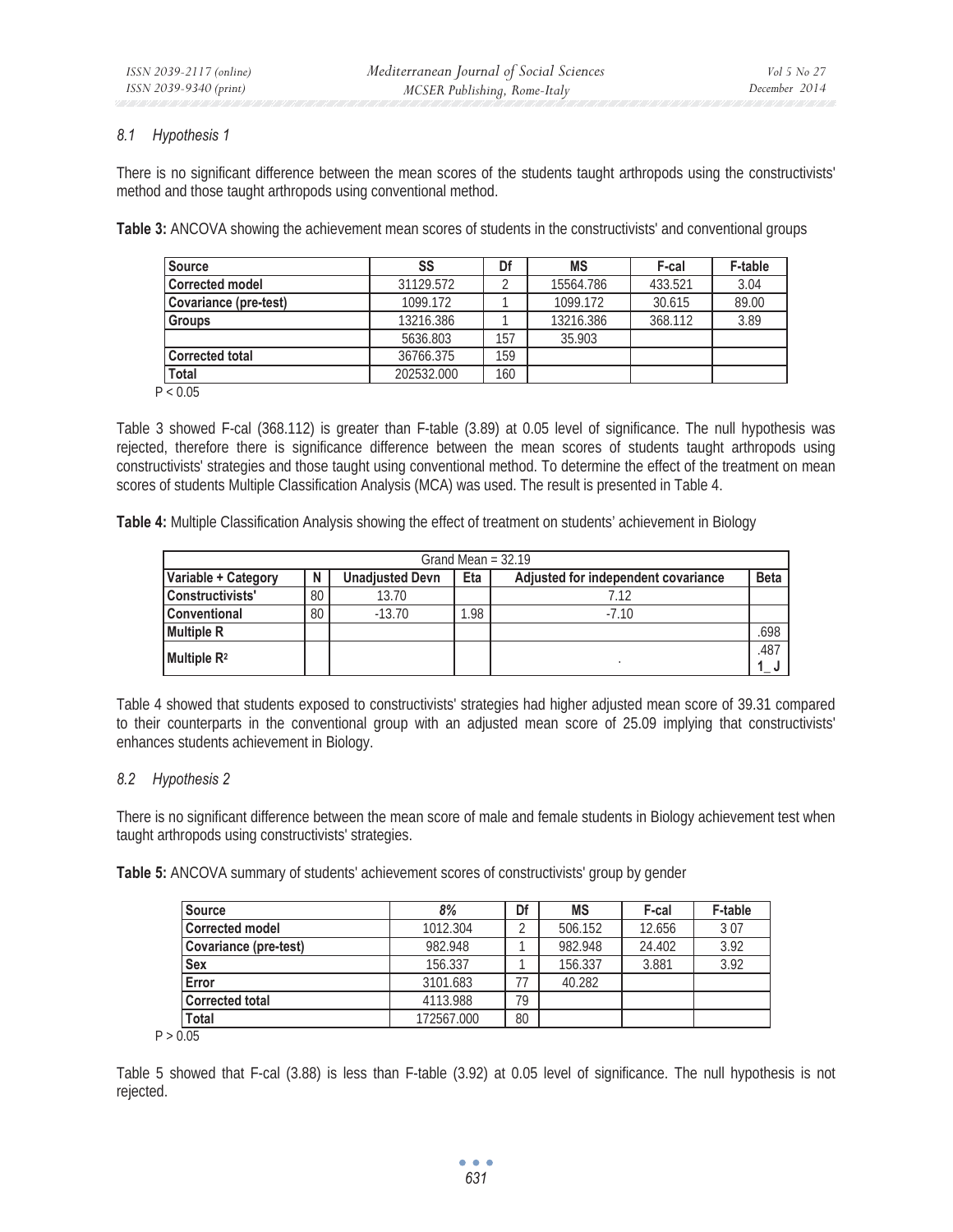| <b>Source</b>          | SS         | Df | <b>MS</b> | F-cal | <b>F-table</b> |
|------------------------|------------|----|-----------|-------|----------------|
| <b>Corrected model</b> | 128.227    |    | 64.114    | 1.744 | 3.07           |
| Covariate (pre-test)   | 92.219     |    | 92.219    | 2.509 | 3.92           |
| <b>Ability level</b>   | 126.473    |    | 126.473   | 3.440 | 3.92           |
| Error                  | 2830.573   |    | 36.761    |       |                |
| <b>Corrected total</b> | 2958.800   | 79 |           |       |                |
| <b>Total</b>           | 292882.000 | 80 |           |       |                |
| P > 0.05               |            |    |           |       |                |

**Table 6:** ANCOVA showing retention mean scores of students in constructivists' group by ability level

Table 6 showed that F-cal (3.440) is less than F-table (3.92) at 0.05 level of significance. The null hypothesis is accepted. Therefore, there is no significant difference in the mean scores of the high, medium and low scorers in the retention test when taught arthropods using-constructivists' strategies.

| Mean scores of students in Biology |            |     |           |         |                |  |  |  |
|------------------------------------|------------|-----|-----------|---------|----------------|--|--|--|
|                                    |            |     |           |         |                |  |  |  |
| <b>Source</b>                      | SS         | Df  | <b>MS</b> | F-cal   | <b>F-table</b> |  |  |  |
| <b>Corrected model</b>             | 29537.935  | 5   | 5907.587  | 165.387 | 2.26           |  |  |  |
| Covariate (pre-test)               | 364.074    |     | 364.014   | 10.193  | 3.89           |  |  |  |
|                                    |            |     |           |         |                |  |  |  |
| Group                              | 1997.358   |     | 1997.358  | 55.917  | 3.89           |  |  |  |
| <b>Ability level</b>               | 51.666     |     | 25.833    | 0.723   | 3.04           |  |  |  |
| <b>Group* Ability level</b>        | 22.168     |     | 22.168    | 0.621   | 3.89           |  |  |  |
| <b>Error</b>                       | 5500.840   | 154 | 35.720    |         |                |  |  |  |
| <b>Corrected total</b>             | 35038.775  | 159 |           |         |                |  |  |  |
| Total                              | 384168,000 | 160 |           |         |                |  |  |  |
| $\sim$ 0.0 $\sim$                  |            |     |           |         |                |  |  |  |

**Table 7:** ANCOVA summary of treatment and ability on retention

P>0.05

Table 7 shows that F-cal (.621) is less than F-table (3.89) at 0.05 level of significance. The null hypothesis is accepted. Therefore, there is no significance effect of constructivists' strategies and the conventional method and scoring levels of students on the retention mean scores of students. Similarly, the main effect of scoring level on retention mean scores is not significant at 0.05 level (F = 0.723, P>0.05). However, treatment has significant on retention mean scores of subjected  $(F = 55.917, P < 0.05)$ .

Teachers should therefore improve their instructional approach because it can easily be manipulated to bring positive changes in learners than other factors like ability and intelligence. According to Olulonyo (2010), teachers should improve their teaching methods in order to enhance better understanding among students so that their interests could be aroused.

The constructivists' strategies were found to be more effective than the conventional methods with regard to achievement and retention in biology in the area of arthropods. This conforms with Duyilemi (2005) who found that students taught pollution in Biology with constructivists strategy performed better than those taught using conventional method. Constructivists' strategies lead students to know that acquiring real knowledge is better than rote learning that can be easily forgotten. It helps students to contribute their own idea to learning and this shows that their minds are not totally empty and vacant.

From the results obtained, male students performed better than female students taught using the constructivists' strategy though the difference was not significant. This conforms with Ezirim *et. al.* (2006) who observed that gender ficant influence on science.

The findings of the research call for more innovations by science teachers because of the importance of science especially Biology to humanity. Science teachers should be ready to adopt modern strategies of teaching in Nigerian secondary schools.

In addition, constructivist strategies help to instill confidence in the students and remove the fear of poor performance. However other teaching methods should also be added in order to improve teaching and learning processes in Nigerian secondary schools.